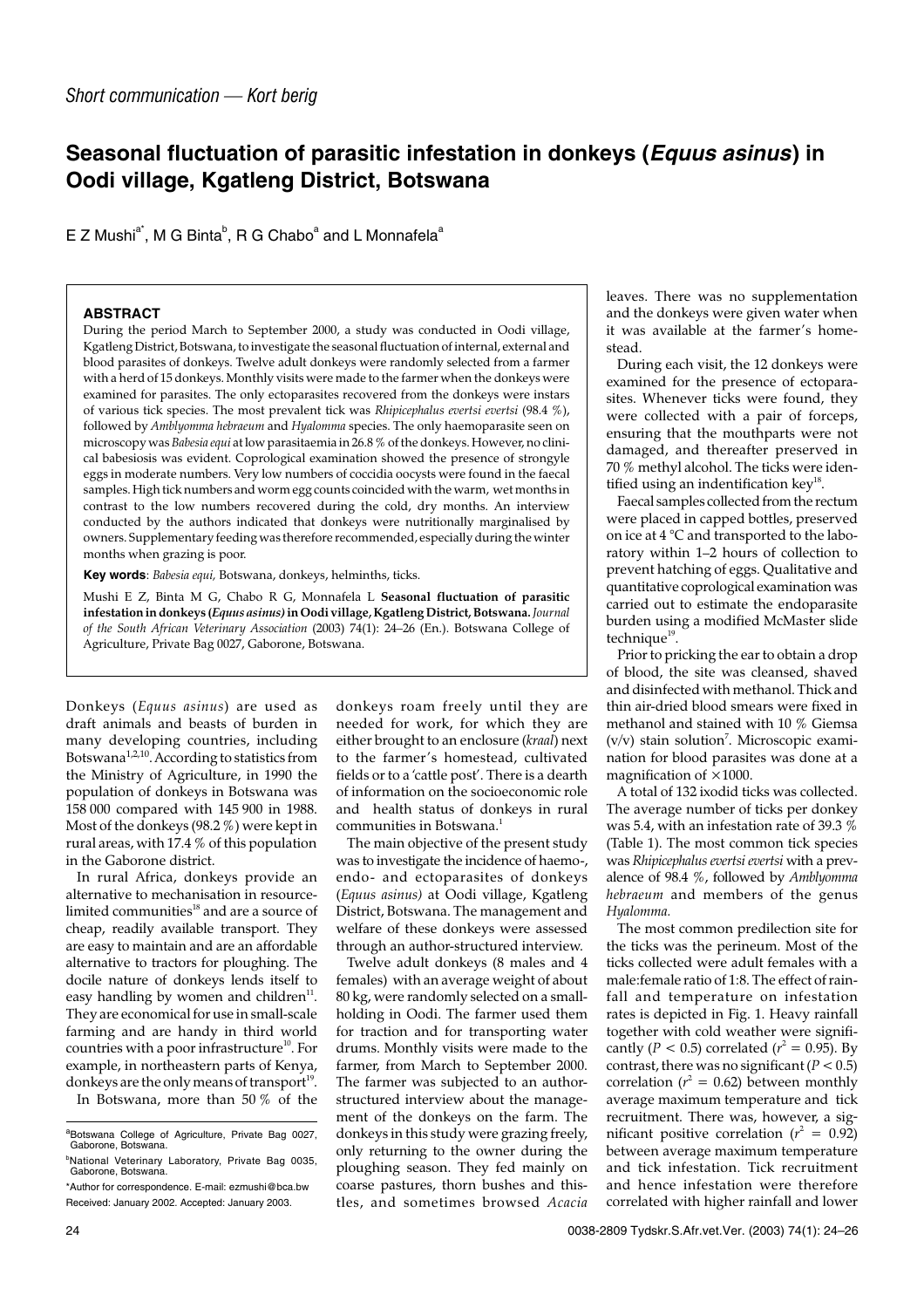| <b>Month</b> | Rhipicephalus evertsi evertsi | Hyalomma species | Amblyomma hebraeum | <b>Total</b> | Average ticks/donkey |
|--------------|-------------------------------|------------------|--------------------|--------------|----------------------|
| March        | 80                            |                  |                    | 80           | 10                   |
| April        | 28                            |                  |                    | 28           | 3.5                  |
| May          |                               |                  |                    | 3            | 0.38                 |
| June         |                               |                  |                    |              | 0                    |
| July         |                               |                  |                    |              |                      |
| August       |                               |                  |                    | 8            |                      |
| September    | 9                             |                  |                    | 10           | 1.25                 |
| Total        | 127                           |                  |                    | 129          |                      |

temperatures.

The only haemoparasite seen in Giemsastained blood smears was *Babesia equi* at low parasitaemia in 25.0 % (*n* = 18) of 72 blood smears. However, no signs of clinical babesiosis or pale mucous membranes were observed during clinical examination of the donkeys.

Faecal analysis revealed the presence of only strongyloid eggs whose counts seemed to increase during the warm, wet months (Table 2). Coccidia oocysts were rarely found and the counts were generally low.

Malpractices such as beating, denial of therapeutic and prophylactic intervention, shelter and feeding were observed.

During the interview, it became apparent that the donkeys never showed signs of sickness and the farmer never sought veterinary assistance. No therapeutic, prophylactic or ethnoveterinary intervention was ever carried out. This contrasted with treatment of other livestock on the farm for which an extensive herd health programme had been established.

Finding *B. equi* parasites at low parasitaemia may have been indicative of 'carrier' status whereby parasites are released from the spleen into blood circulation under the influence of adrenalin as a result of stress. In endemic areas, reports have indicated that *B. equi* is more pathogenic in equids than *B. caballi* and the former is usually at low parasitaemia<sup>17,6,16</sup>. However, no clinical babesiosis was observed, perhaps suggestive of enzootic stability. *R. evertsi evertsi,* the red-legged tick, was the most common parasite on the donkeys. This tick is a known vector of *B. equi*<sup>21</sup>. Heavy infestations of a population of *R. evertsi evertsi* could predispose donkeys to clinical babesiosis. The tick is also commonly found on cattle, sheep, horses and goats in the same *kraals* in the district<sup>23</sup>.

Other possible tick vectors of equine babesiosis include *Hyalomma* species. The finding of *A. hebraeum* was paradoxical in the sense that it is a common vector of *Cowdria ruminantium,* the causal rickettsial organism of heartwater in ruminants.

Table 2: **Average worm egg and coccidia oocyst counts of faecal samples.**

| <b>Month</b> | <b>Strongyle</b> | <b>Others</b> | Coccidia | Average endoparasites/<br>donkey |
|--------------|------------------|---------------|----------|----------------------------------|
| March        | 18 504           | 21            | 10       | 2 316.88                         |
| April        | 18 000           | 0             | 0        | 2 250.00                         |
| May          | 11 100           | 0             | 0        | 1 387.63                         |
| June         | 11 509           | 2             | 0        | 1438.88                          |
| July         | 3 3 0 0          | 0             | 0        | 412.50                           |
| August       | 6 2 5 0          | 0             | 0        | 781.25                           |
| September    | 10 350           | 0             | 0        | 1 293.75                         |
| Total        | 79 013           | 23            | 10       | 1411.55                          |

In view of this, it is of the utmost importance to control ticks on donkeys not only to prevent equine babesiosis but also to prevent the possible maintenance of *A. hebraeum* that harbours *C. ruminantium.*<sup>23</sup>

The strongylids did not seem to exert deleterious effects on the donkeys as judged by their bodily appearance. Donkeys have been shown to have normocytic or macrocytic anaemia but in some

cases this was not severe even when egg counts were relatively high and the body score extremely low<sup>13,3</sup>. Strongylid nematodes are known to cause haemorrhage, resulting in persistent low-grade normocytic or macrocytic anaemia sequel to gut damage and loss of iron<sup>20</sup>. Anaemia caused by helminth parasites has also been reported as common in younger horses than older ones<sup>17</sup>. This could be



Fig. 1: **Correlation of number of ticks with monthly rainfall, and minimum and maximum temperatures** (°C)**.**